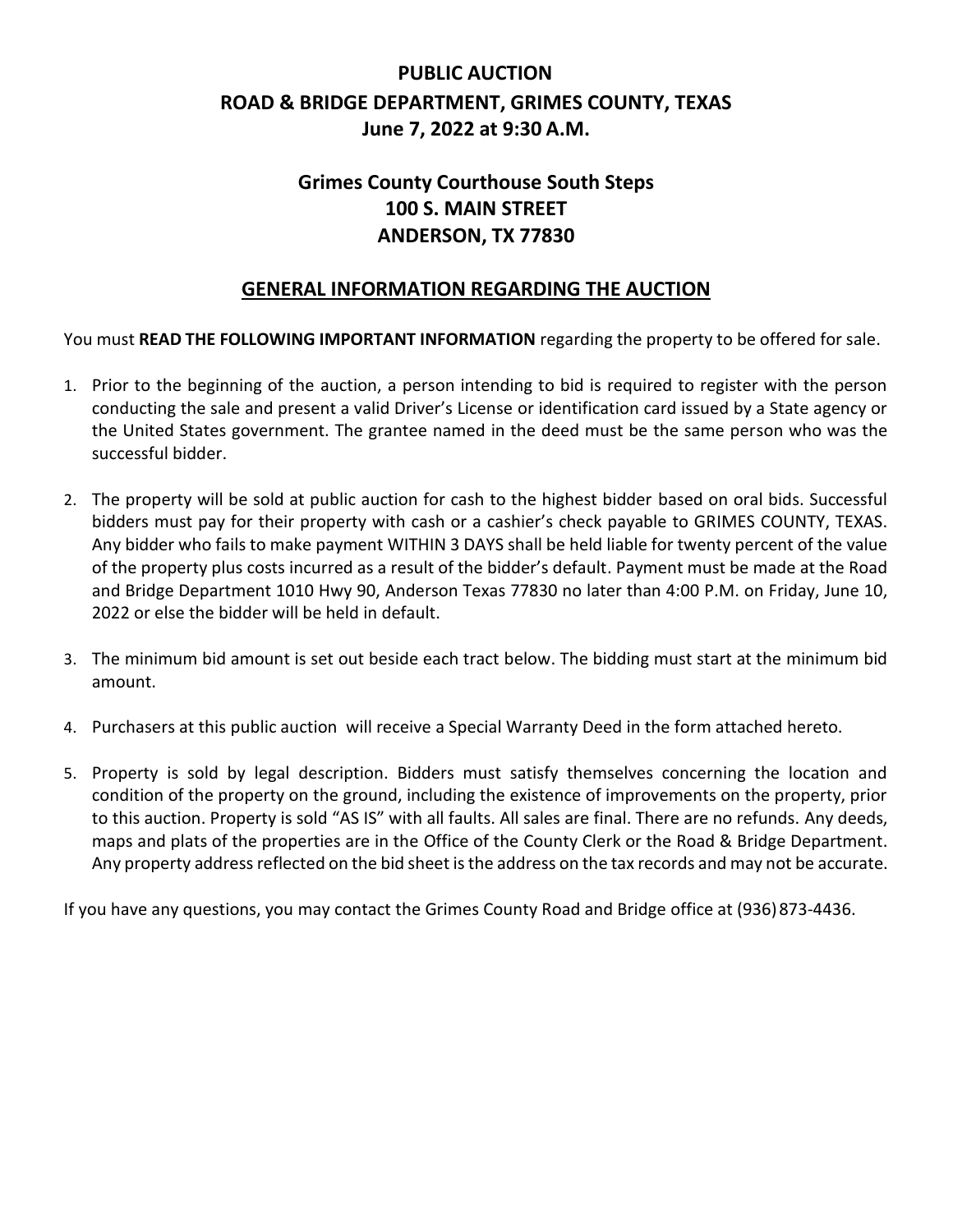### **BIDDER'S ACKNOWLEDGEMENT**

### **\*\*\*COMPLETE THIS FORM PRIOR TO THE SALE\*\*\***

**I ACKNOWLEDGE THAT I HAVE READ THE FOREGOING INFORMATION.** I understand that it is my responsibility to evaluate this information and do hereby register to bid on these properties. I further acknowledge that the "NAME OF GRANTEE" PRINTED BELOW IS EXACTLY AS IT WILL APPEAR ON THE DEED in the event I am a successful bidder on any property, and that the deed will be mailed to the address shown below after recording.

| BIDDER REGISTRATION NUMBER ________                    |  |  |
|--------------------------------------------------------|--|--|
|                                                        |  |  |
|                                                        |  |  |
|                                                        |  |  |
|                                                        |  |  |
|                                                        |  |  |
|                                                        |  |  |
|                                                        |  |  |
|                                                        |  |  |
| BIDDERS HOME/OFFICE TELEPHONE: CELL PHONE: CELL PHONE: |  |  |
|                                                        |  |  |
|                                                        |  |  |
|                                                        |  |  |

BIDDER'S SIGNATURE:\_\_\_\_\_\_\_\_\_\_\_\_\_\_\_\_\_\_\_\_\_\_\_\_\_\_\_\_\_\_\_\_\_\_\_\_\_\_\_\_\_\_\_\_\_\_\_\_\_\_\_\_\_\_\_\_\_\_\_\_\_

| Tract | <b>Property Description</b>                                                                                              | Minimum Bid | <b>Bid</b> |
|-------|--------------------------------------------------------------------------------------------------------------------------|-------------|------------|
|       | 0.1090 Acre and 0.3247 acre in<br>Block 56, Felder Addition, City<br>of Navasota                                         | \$50,000    |            |
|       | 1.175 acre in Blocks 25 and 26,<br>and a portion of Waller Ave.<br>and North 4 <sup>th</sup> Street, Town of<br>Stoneham | \$205,000   |            |